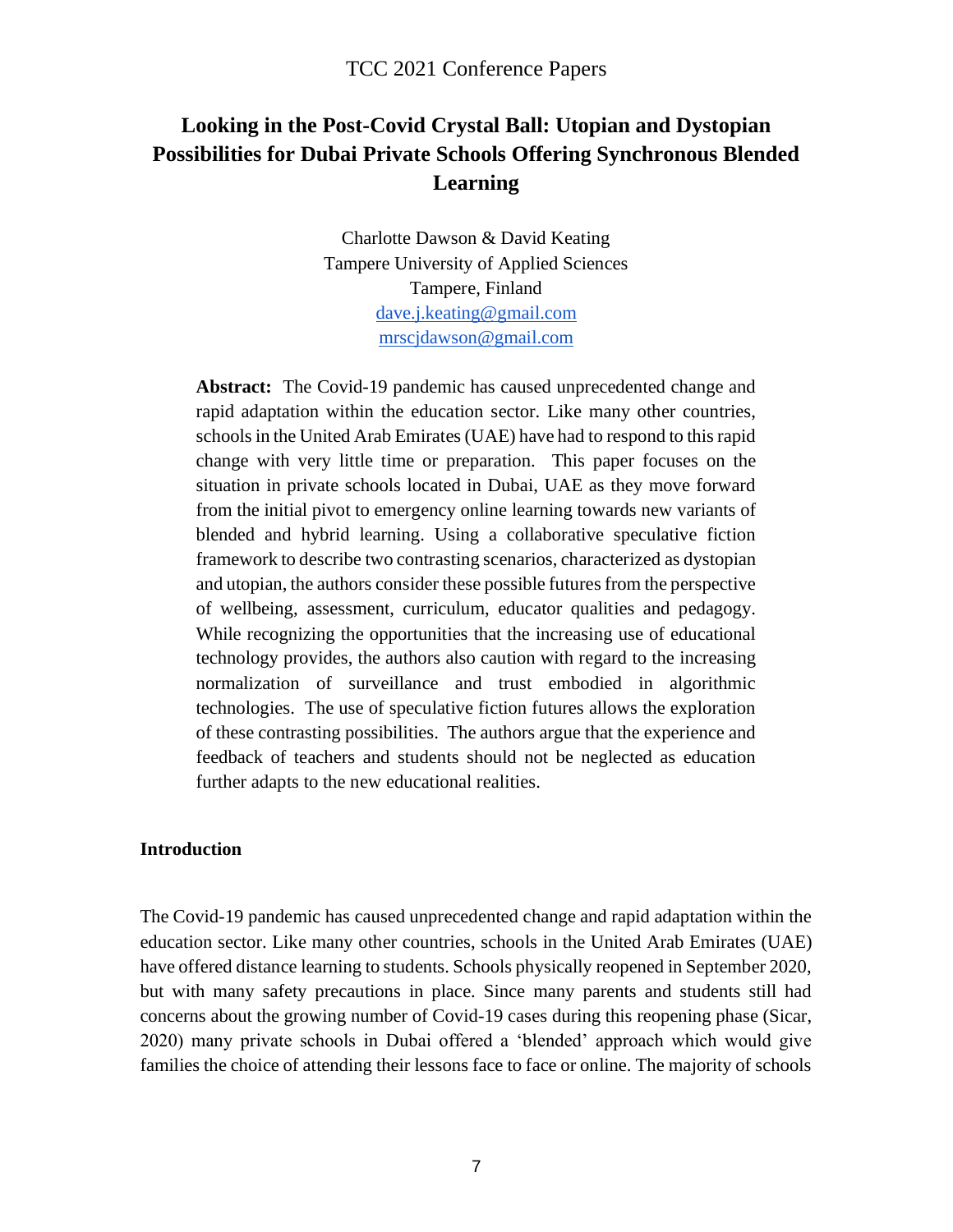have offered lessons synchronously with teachers delivering the same content to both inclass and online learners at the same time.

Blended learning is a contested term in education that can refer to multiple different variations of face-to-face and online learning. According to Butz et al. (2014, p.213), "technology-enriched learning environments have been variously termed; virtual, distributed, remote, blended, e-learning, web-enhanced, Internet-based, and hybrid". The style of blended learning which has been adopted by Dubai private schools, and the definition we will be using for this paper, incorporates a simultaneous delivery of content by teachers to learners present both in class and online. Hastie et al. (2010) make the distinction of referring to this style of teaching as a synchronous blended classroom. Private schools in Dubai have been under massive pressure to ensure that the blended learning they are offering is up to the standards required to justify their fees, while also making budgetary adjustments to stay afloat during the uncertainty of the pandemic (Masuid, 2020).

In this paper, we present two contrasting progressions from this pivotal point, both utopian and dystopian futures for Dubai private schools in the form of speculative fiction. According to Dunne & Raby (2013), the fictional worlds we are most interested in are not just for entertainment but for "reflection, critique, provocation, and inspiration" (p.70). Both of the hypothetical futures are intended to illustrate the inspirational possibilities but also provocative pitfalls that blended learning can contribute to. They are purposely exaggerated, as the idea of utopia is far more interesting when used as a stimulus to keep idealism alive and somewhere to aim for rather than build (ibid.). However, most private schools in Dubai, and around the world, will fall somewhere between the utopian and dystopian futures, with many elements already familiar to teachers offering blended learning.

#### **Utopian Future**

*"We are delighted to introduce our new leader of digital pedagogy" the Principal announced. As a result of such inspired leadership, effective blended synchronous learning is the norm in your school. Many of your online attendees originally remained at home because of concerns around the pandemic but some have settled into this way of learning in a permanent capacity. This includes students who have a long commute to school, those with special needs who struggle to negotiate the social hurdles of a school day, as well as those who simply prefer to access the content at their own pace and in the comfort of their homes.* 

*Effective blended learning has also expanded your school's catchment area well outside its previous reach. Students are attending online from nearby cities as well as distant countries. The school's innovative 'digital open days' are attracting potential customers*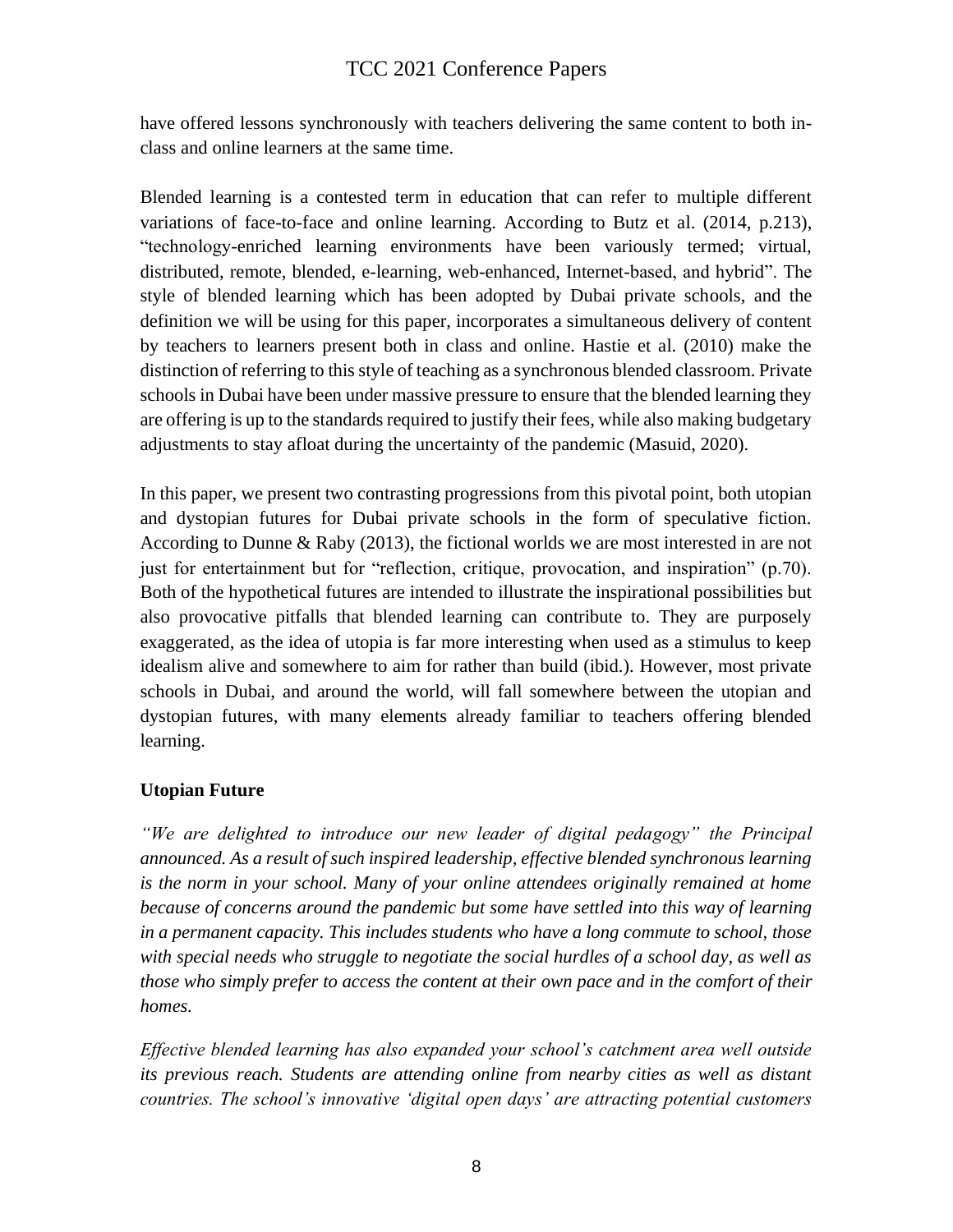*from all over the world. Their 'Try Before You Buy' invitations to your open, online lessons have allowed curious parents and students to experience the inclusive ethos in bite-sized chunks before enrollment. Your students are accessing a truly international curriculum in a globalized blended classroom environment with contributions from learners both locally and thousands of miles away.*

*You have avoided techno-stress with the help of a technical support team to deal with issues outside of your pedagogical realm. The school is now paperless so marking and feedback is provided in soft copy, which greatly reduces time wasted at the printer and the once*  large carbon footprint of the school. What seemed like a mammoth task in moving to *entirely blended learning has proved to be seamless as a result of continued financial, emotional and technological investment in you as an educator by the school.*

### **Utopian Discussion**

Empirical studies on blended learning have reported high levels of wellbeing for students who would otherwise struggle to attend lessons in person. In a study by Hastie et al. (2010) on the Brisbane School of Distance Education, students in a trial group were unable to access a physical school for various reasons including geographical isolation, special educational needs, medical exemption and family commitments. Some lived overseas as expatriates in a range of locations including Asia, Europe, and the USA. Issues such as physical isolation and costs associated with traditional distance education modes resulted in limited communication with their teacher and their school. Through access to the synchronous blended teaching, students who had traditionally "been 'under-serviced' gained direct access to their teacher, their school community, and wider social networks" (p.18). However, approximately 60% of teachers in Dubai private schools believe that students with special needs are not being supported enough in distance learning (Erfurth & Ridge, 2020). To achieve the utopia described above, it is essential that schools support teachers who have addressed this as a concern by allowing for additional contact time when necessary but without overloading the teachers already packed timetables.

Assessment and student progress does not seem to be hindered by the blended learning approach. Multiple studies cite no major differences in student achievement when compared with traditional learning (White et al., 2010; Delialioglu & Yildirim, 2008; Hall & Villareal, 2015). Additional research has associated blended courses with improved pupil performance (Brunner, 2006), as well as increased student involvement, positive perceptions, and achievement (Antonoglou, Charistos, & Sigalas, 2011).

The aforementioned possibilities of students attending schools from different cities and countries does not seem to be hindered by achievement in distance learning. However, the majority of literature on distance and blended learning is limited to higher education, in which older students possess better agency and digital literacy. While the literature would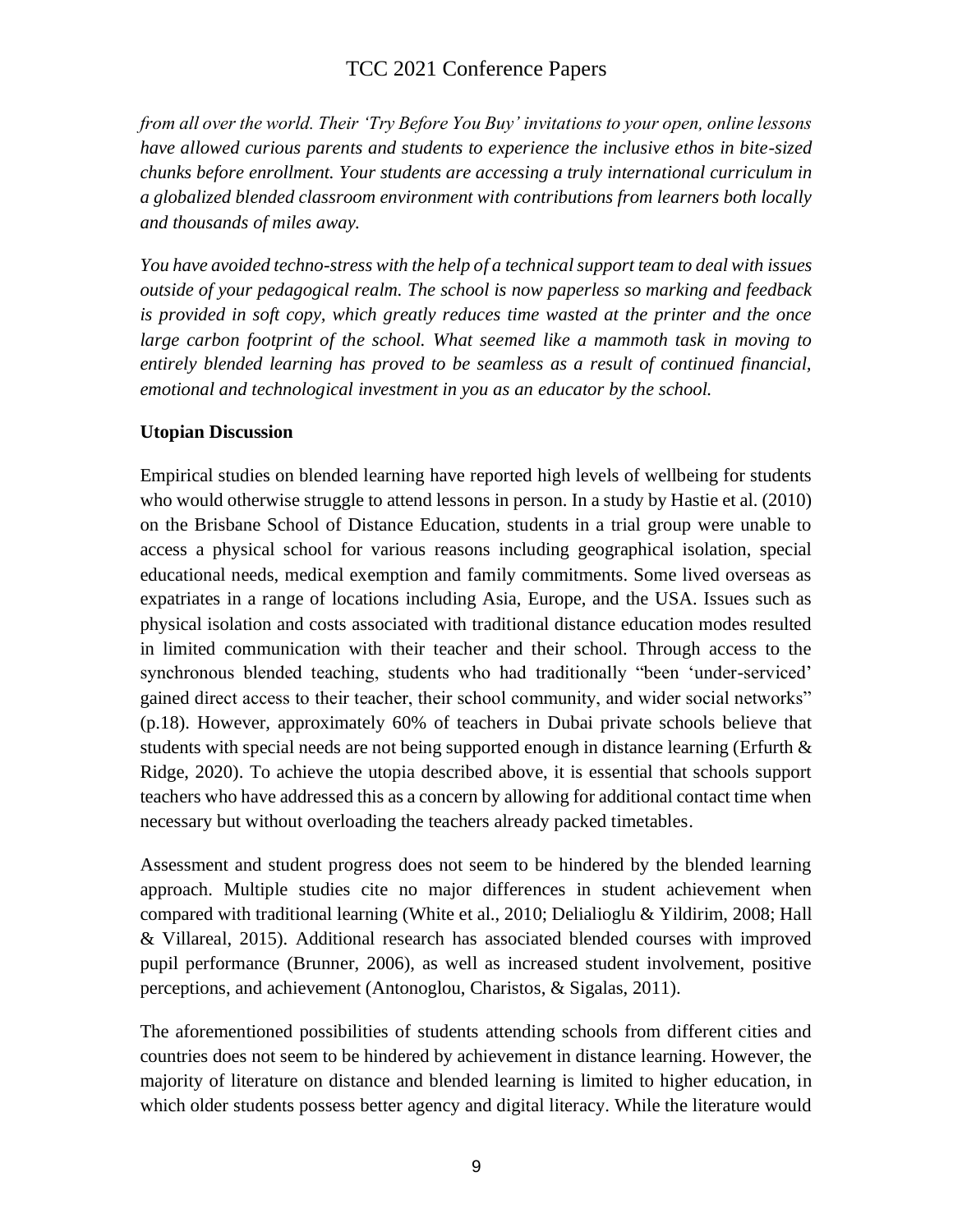suggest that assessment will not be affected, more support may be required for those in primary and secondary schools to navigate high-stakes assessments at home. Taking the demographics of Dubai, many students are part of large families who may not have the luxury of quiet spaces at home. Half of parents surveyed by Erfurth & Ridge (2020) reported that their children have to share a room as they engage in distance learning. They reported that "for parents with limited space and time, as well as for their children, remote working in combination with distance learning at the same time has proved to be an immense challenge" (p.11). These considerations, along with others around monitoring students taking assessments to prevent cheating or malpractice, must all be considered before effective blended learning can take place.

In order to achieve the international enrollment of students described above, schools would need to offer an international curriculum that can be taught successfully in a blended style. According to Gaskell (2019), global higher education student mobility is at an all-time high and will continue to grow. In the last 18 years, the number of international schools has risen from 2,584 to 10,282. Fee income has also risen significantly from \$4.9 billion to \$49.9 billion. The UAE is second only to China in the number of international schools by country but has by far the highest enrollment in international schools. Given the population difference between the UAE and China, this means that there is an incredible draw for international education in the UAE, one that can be further met by successful implementation of blended or distance learning with the potential to now 'poach' students from nearby and abroad.

To accommodate local as well as international students, a far more flexible and innovative pedagogical approach would be required by teachers. They would need to facilitate scenarios where students can interact synchronously but also provide alternate options for those contributing from different time zones. Teachers will need to move away from traditional class periods and set timings to a more fluid approach to learning. Blended learning enables this sort of flexible environment that reinforces the student's autonomy, reflection, and power of research (Tam, 2000). Live lessons combined with technologies such as blogs, journals, and discussion boards in a learning management system can increase opportunities for students to receive diverse opinions and feedback from classmates and the teacher (Tseng  $\&$  Walsh, 2016). This kind of asynchronous communication and reflection is no longer limited by in-class time constraints and can be ongoing as long as there are new inputs. According to Ho, Lu & Thurmaier (2006), additional modes of communication and participation can lead to an increase in student motivation. If students have a higher level of independence in the learning process, it can help them to build confidence and satisfaction. With the correct pedagogical leaders in place, blended learning can provide a platform for forming an international learning network in which students are autonomous and drivers in their own learning journeys.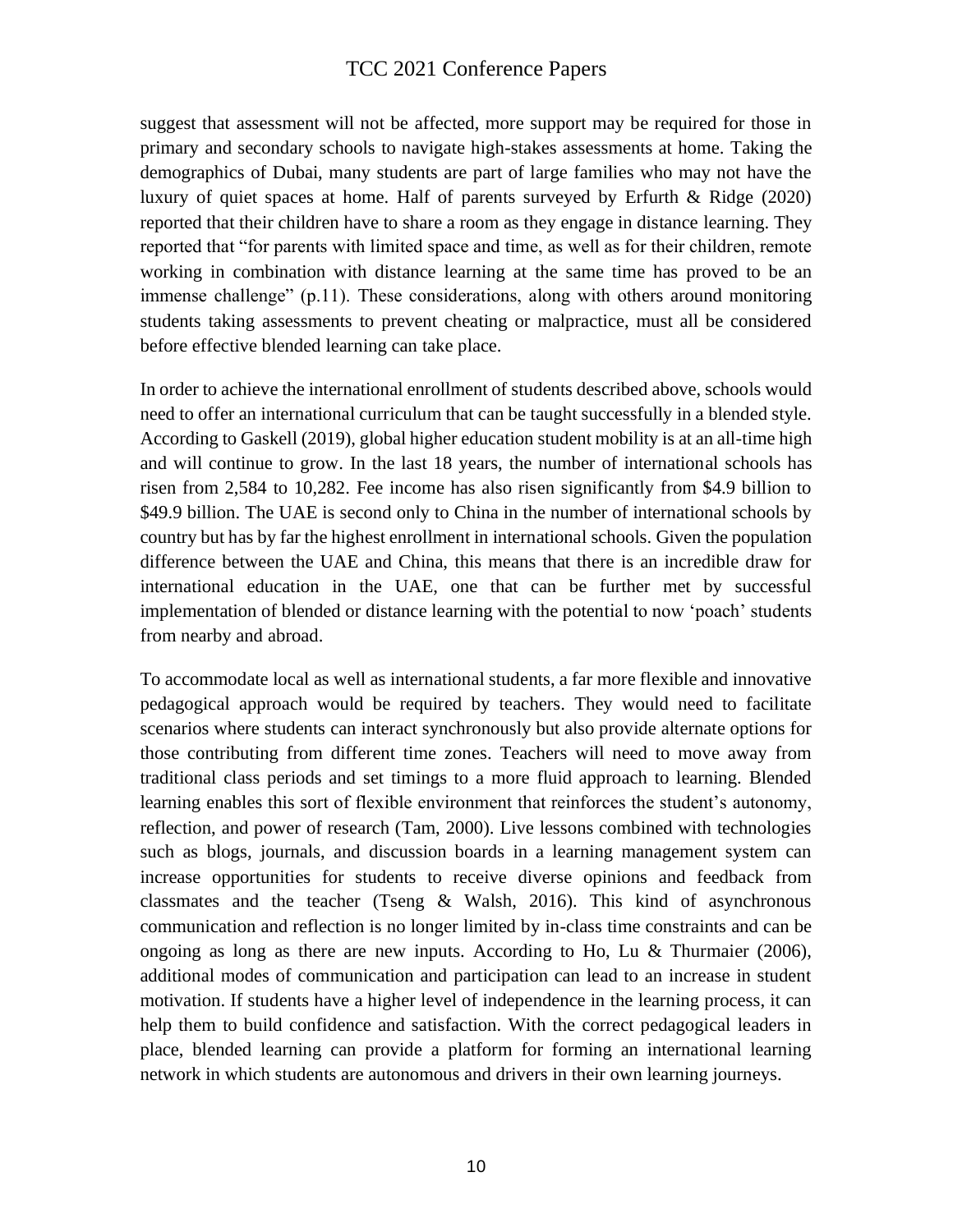### **Dystopian Future**

*It is 6pm and after one final check of learning platforms and messaging applications, your laptop closes for the first time since 7am. Throughout your commute home, your consciousness flicks to autopilot as doubts and questions preoccupy your mind; 'what if Hamdan's Dad tells my Head of Department that I am behind on marking?' Like so many other teachers, the fear of slipping up and potentially losing your income is never far from your mind. You hope that Aliyah's tearful confession about how she was afraid of Mum's new partner was not audible during today's live-streamed lesson. You worry that Ricardo, on the angst-fueled cusp of adolescence, like many of your students, has shown greatly reduced social skills from hours of interaction exclusively through backlit screens.* 

*It is becoming clear that the divide between your in-class and online students grows wider each day. Some of your online learners are struggling enough as it is from their poor internet connections without the added obstacle of social exclusion from their peers. You can't help worrying about the portfolios you are creating online. Each day new photographs are uploaded of students and their work. How is the storage, sale and use of their data regulated?* 

### **Dystopian Discussion**

For staff supporting classroom students and distance learners simultaneously, managing workload remains a challenge (Zaman, 2020). Despite many young people now growing up in a world of digital technology, integrating these into classroom practice raises a number of challenges and concerns among educators (Daniels et al., 2019). Hofmann (2018, p.23) expands on this by suggesting that blended learning is expensive when it comes to "time, technology investments, development costs, and administration", therefore, lessons and activities offered online should be carefully considered. Perhaps now is the right time to critically reflect on content objectives and ensure that we do not align with the views of many educators who insist that drudgery is a necessary part of learning; "if it's not worth a teacher reading the assignment/ assessment, then it's not worth the student writing it" (Watters, 2020).

There appears to be a widening gap between the skills we teach in schools and those which we require, in order for children to learn in an increasingly digital world; "It is possible that for educational technologies to have more of an impact on teaching and learning, curriculum documentation should address this" (Jack & Higgins, 2019, p.14). In one study which explored technology in early years settings, it was found that whilst 52% of educators thought technology was essential in this context, only 28.7% thought that it was necessary to support the curriculum (Jack & Higgins, 2019). Educators should begin to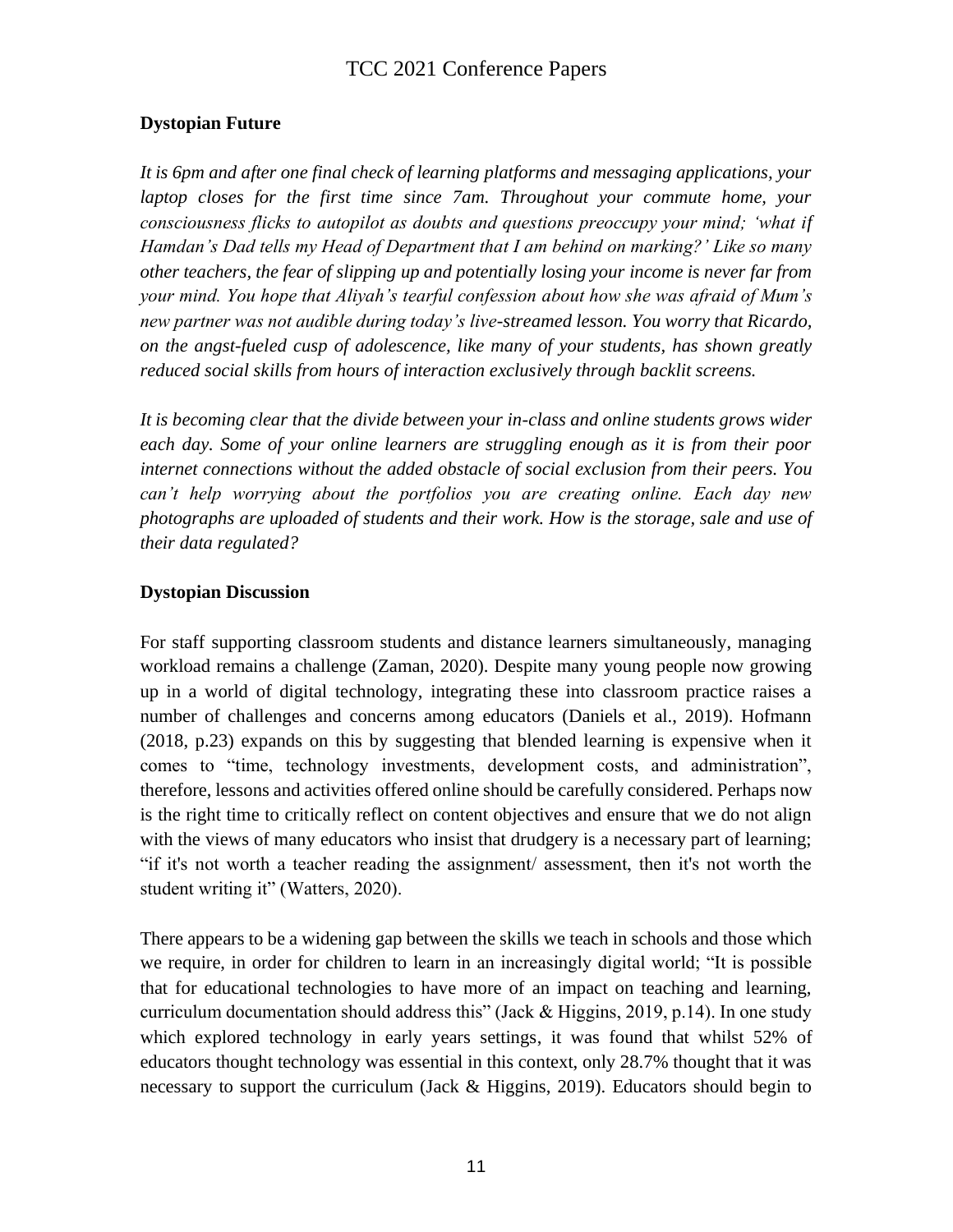implement "developmentally appropriate technology-related activities and opportunities" from an early age in order to prepare them for life in modern society and also to deepen their creative problem solving and thinking skills (Izumi-Taylor, 2008, p.14). This need is unfortunately not currently reflected in many curricula, which view digital technology simply as a tool for achieving goals in other subjects (Daniels et al., 2019). Schools must move forward in terms of students' practical, transferable and overarching skills. "It is time to re-think our task as practitioners and researchers in digital education, not viewing ourselves as the brokers of 'transformation', or 'harnessers' of technological power, but rather as critical protagonists in wider debates on the new forms of education, subjectivity, society and culture worked-through by contemporary technological change" (Bayne, 2014, p.16).

Educational settings must recognize that appropriate methods of assessment and pedagogy vary, depending on the age and needs of individuals; "Blended learning design is not a onesize-fits-all recipe" (Hofmann, 2018, p.33). Professional ethics, personal confidence in digital tools and leaderships' awareness of proposed technology play a role in the success of blended schemes of work. An example of such is discussed in Watters' (2020) insight into proctoring applications. "It is simply shocking how students and teachers from all over the world have simultaneously started to heedlessly pump their data into these sites and platforms. How much? Where and with who is all this aggregated data going to end up and for what reason?" (Lossec, Millar, Curcher & Teräs, 2020). These questions echo similar thoughts to those of Selwyn (2014, p.15) when he asks educators; "What organizational cultures have formed around the use of data within educational settings, and with what outcomes?". As educators and leaders, our role should now include critically analyzing the suitability of digital tools, in terms of considering their usefulness versus their unnecessary surveillance and data harvesting; "ClassDojo's datafying system of school discipline is intensifying and normalizing the surveillance of students, and serving as a mechanism for behavior control" (Manolev, Sullivan & Slee, 2018, p.13).

Both pedagogical and technical training are now a necessity; "educators should know how to implement technology in their programs and how to develop technological literacy for their charges as well as for themselves" (Izumi-Taylor, 2008, p.14). Individuals should be encouraged to take a more proactive role in regards to their professional development needs as opposed to a passive or blanket approach which is dependent on the direction of management. Connecting to wider networks of professionals outside the organization should be encouraged as this will broaden the horizons of even the smallest communities (Hofmann, 2018).

A reflective but "open-ended and exploratory" approach is needed when implementing any scheme of work which is built upon children's digitally mediated activity (Daniels et al.,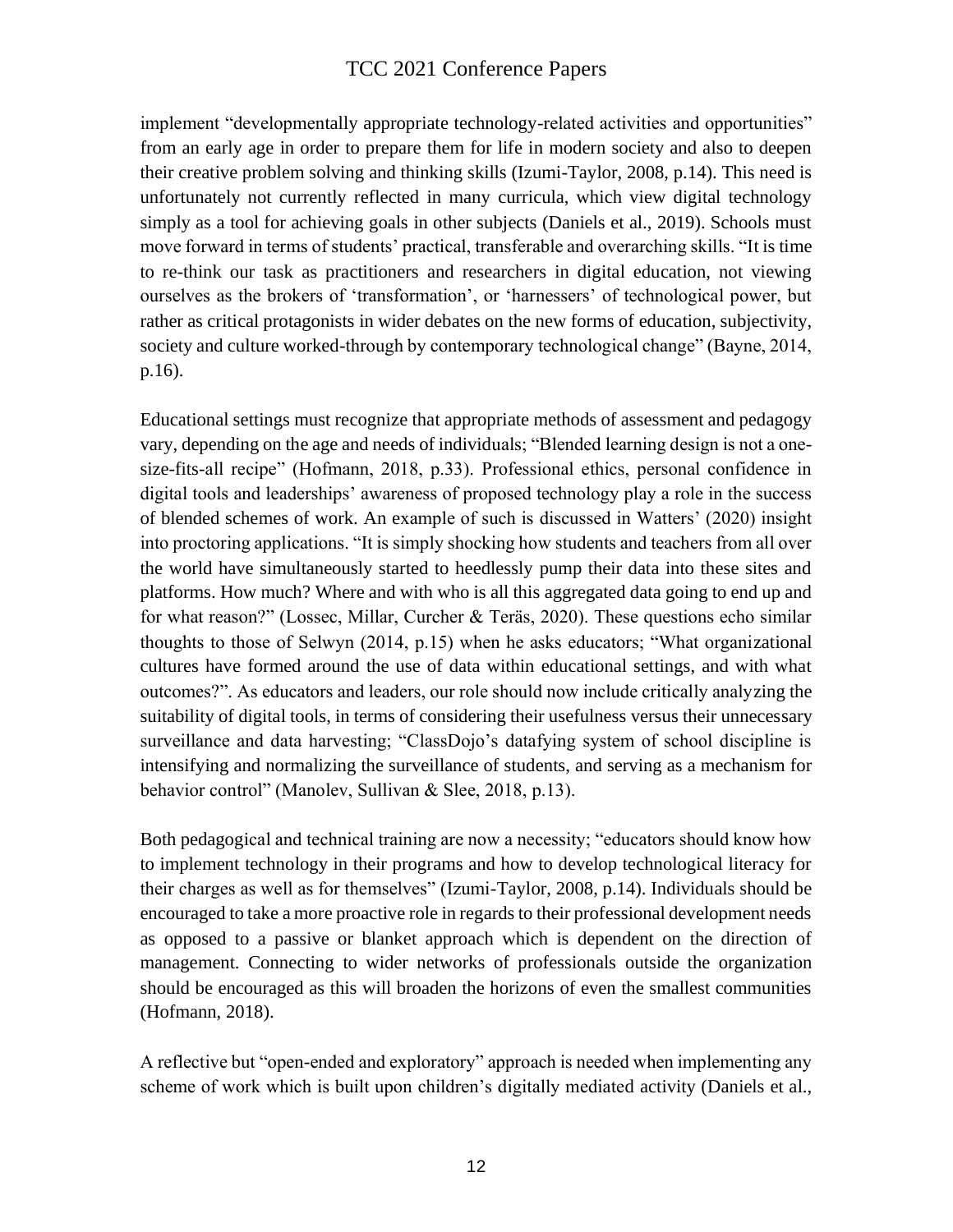2019, p.10). Learner engagement is crucial to the success of any curricular initiative and is based on three factors: Emotion, Intellect and Environment (Dye, 2016 in Hofmann, 2018). It is suggested that, particularly in the case of 'instructionally complex' blended classrooms, "rushing through the design process at any point could readily result in a failure" and cause learners to disengage from the course (Hofmann, 2018, p.33). Students should have opportunities to "play and work together in a group-oriented environment through technology-related activities in order to promote their social and emotional development" (Izumi-Taylor, 2008, p.13). When these components elements are limited in synchronous online classrooms, it diminishes both the student-teacher and also peer relationships; "More often teachers were found less motivated to engage in a deeper-level of social interactions with the distant students" (Zuo, Yan, Wang & Luo, 2020, p.10).

#### **Conclusion**

The current trend for distance learning in schools presents many opportunities for students and businesses. The potential for development in the field of education in general is equally vast. Mertala (2019, p.6) states that; "it is up to the schools to standardize students' digital skills and promote equal opportunities for societal participation". Educators should be mindful however, of the cost of normalizing surveillance and investing an unscrupulous amount of trust in technology. Watters (2020) claims that with or without the pandemic, human decision-making is increasingly being replaced by that of an algorithm. The time is upon us to shape the future of a critically reflective educational landscape.

It should also be reiterated that much of the literature used in this study focuses on higher education as this is where most studies have focused prior to the Covid-19 pandemic. We recommend that school leaders make use of this body of literature, but make allowances for younger students. Decisions made quickly in a response to the pandemic must also be reviewed continually so that temporary solutions do not become permanent policy. We recommend that schools move towards a more fluid school day which allows more flexibility and freedom in how students engage with the content and teachers. Schools may also want to consider face-to-face or online lessons for some groups depending on ability and individual needs.

As we continue to adapt to these current challenges in teaching, it seems that synchronous blended learning is far more than a passing trend and will play a key role moving forward post Covid-19. While the utopian and dystopian futures described may be unlikely for most schools, it is our hope that school leaders are aware of these possibilities and make informed decisions in how they create their 'new normal' to achieve some of the goals we have hypothesized and avoid most of the pitfalls described. Although presented as fiction in this paper, the purpose of speculation is to "unsettle the present rather than predict the future" (Dunne & Raby, 2013, p.88). This framework was adopted to illuminate the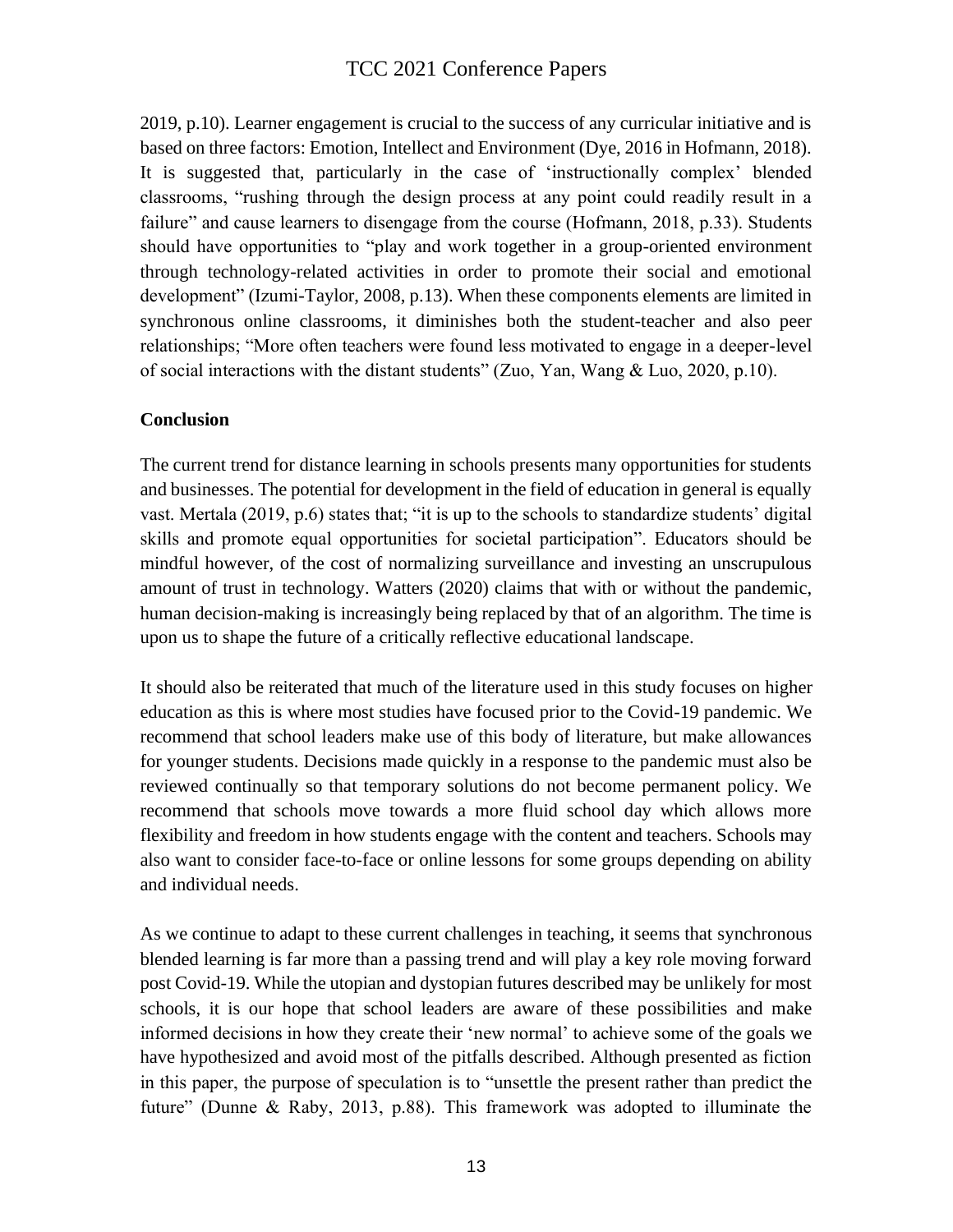complex challenges of blended synchronous learning and present schools with an optimistic realm of future possibilities provided the correct action is taken. This will not happen by using a crystal ball, but by listening to and acting upon feedback from teachers who have successfully navigated from in-class, to online, to now synchronously blended teaching.

#### **References**

- Antonoglou, L. D., Charistos, N. D., & Sigalas, M. P. (2011). Design, development and implementation of a technology enhanced hybrid course on molecular symmetry: Students' outcomes and attitudes. *Chemistry Education Research Practice*, 12, 454-468. doi: 10.1039/c0rp90013c
- Bayne, S. (2014). What's the matter with 'technology-enhanced learning'? *Learning, Media and Technology*, 40(1), 5–20. https://doi.org/10.1080/17439884.2014.915851
- Brunner, D. L. (2006). The potential of the hybrid course vis-à-vis online and traditional courses. *Teaching Theology and Religion*, 9(4), 229-235.
- Butz, N. T. et al. (2014). Motivation in synchronous hybrid graduate business programs: A self-determination approach to contrasting online and on-campus students. MERLOT Journal of Online Learning and Teaching. 10(2), p. 17.
- White, C. P., Ramirez R., Smith, J. G., & Plonowski, L. (2010). Simultaneous delivery of a face-to-face course to on-campus and remote off-campus students. *TechTrends*, 54(4), pp. 34–40. doi: 10.1007/s11528-010-0418-z.
- Daniels, K., Bower, K., Burnett, C., Escott, H., Hatton, A., Ehiyazaryan-White, E., & Monkhouse, J. (2019). Early years teachers and digital literacies: Navigating a kaleidoscope of discourses. *Education and Information Technologies*, 25(4), 2415–2426. https://doi.org/10.1007/s10639-019-10047-9
- Delialioglu, O., & Yildirim, Z. (2008). Design and development of a technology enhanced hybrid instruction based on MOLTA model: Its effectiveness in comparison to traditional instruction. *Computers & Education*, 51, 474-483. doi: 10.1016/j.compedu.2007.06.006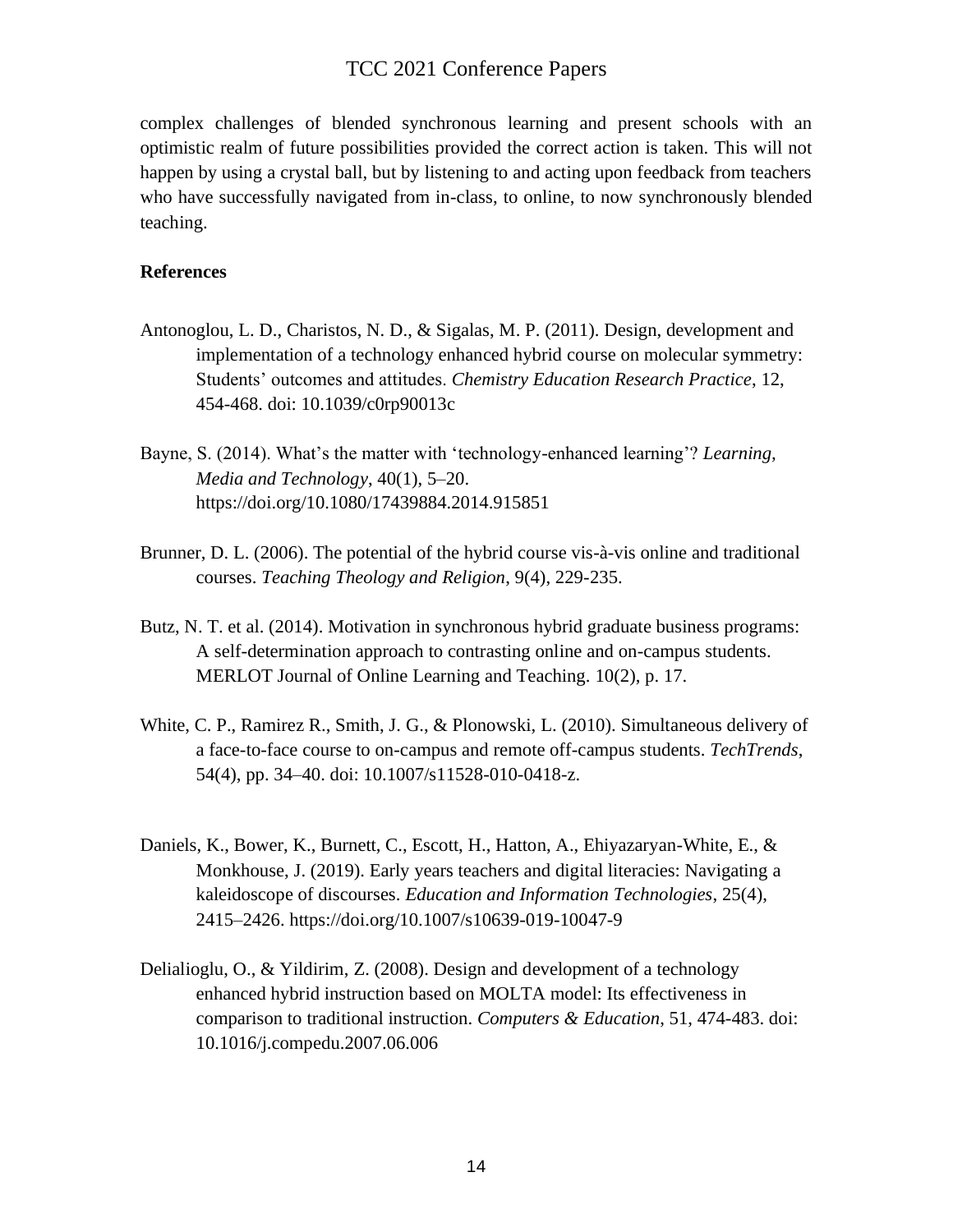- Dunne, A., & Raby, F. (2013). *Speculative everything: design, fiction, and social dreaming*. The MIT Press.
- Erfurth, M., & Ridge, N. Y. (2020). The impact of Covid–19 on education in the UAE (Strategic Report No. 1). *Sheikh Saud bin Saqr Al Qasimi Foundation for Policy Research*. http://dx.doi.org/10.18502/aqf.0143
- Gaskell, R. (2019). *International school market research and trends*. ISC Research Ltd.
- Hall, S., & Villareal, D. (n. d.). *The hybrid advantage: Graduate student perspectives of hybrid education courses.*
- Hastie, M. et al. (2010). A blended synchronous learning model for educational international collaboration. *Innovations in Education and Teaching International*, 47(1), pp. 9–24. doi: 10.1080/14703290903525812.
- Ho, A., Lu, L., & Thurmaier, K. (2006). Testing the reluctant professor's hypothesis: Evaluating a blended-learning approach to distance education. *Journal of Public Affairs Education*, 12(1), 81–102.
- Hofmann, J. (2018). *Blended learning*. Association For Talent Development.
- Izumi-Taylor, S. (2008). Play and technology in group-oriented Japanese early Childhood educational settings. *He Kupu. The Word*., 1(4), 1–7. https://www.hekupu.ac.nz/sites/default/files/2017- 11/Play%20and%20Technology%20in%20Group-Oriented%20Japanese%20Early.pdf
- Jack, C., & Higgins, S. (2019). Embedding educational technologies in early years education. *Research in Learning Technology,* 27(0), 1. https://doi.org/10.25304/rlt.v27.2033
- Lossec, N., Millar, N., Curcher, M., & Teräs, M. (2020, July 6). The edtech trojan horse; A critical narrative of the emergency pivot to online learning. *Digital Culture & Education* (ISSN: 1836-8301). https://www.digitalcultureandeducation.com/reflections-on-covid19/the-edtechtrojan-horse-a-critical-narrative-of-the-emergency-pivot-to-online-learning